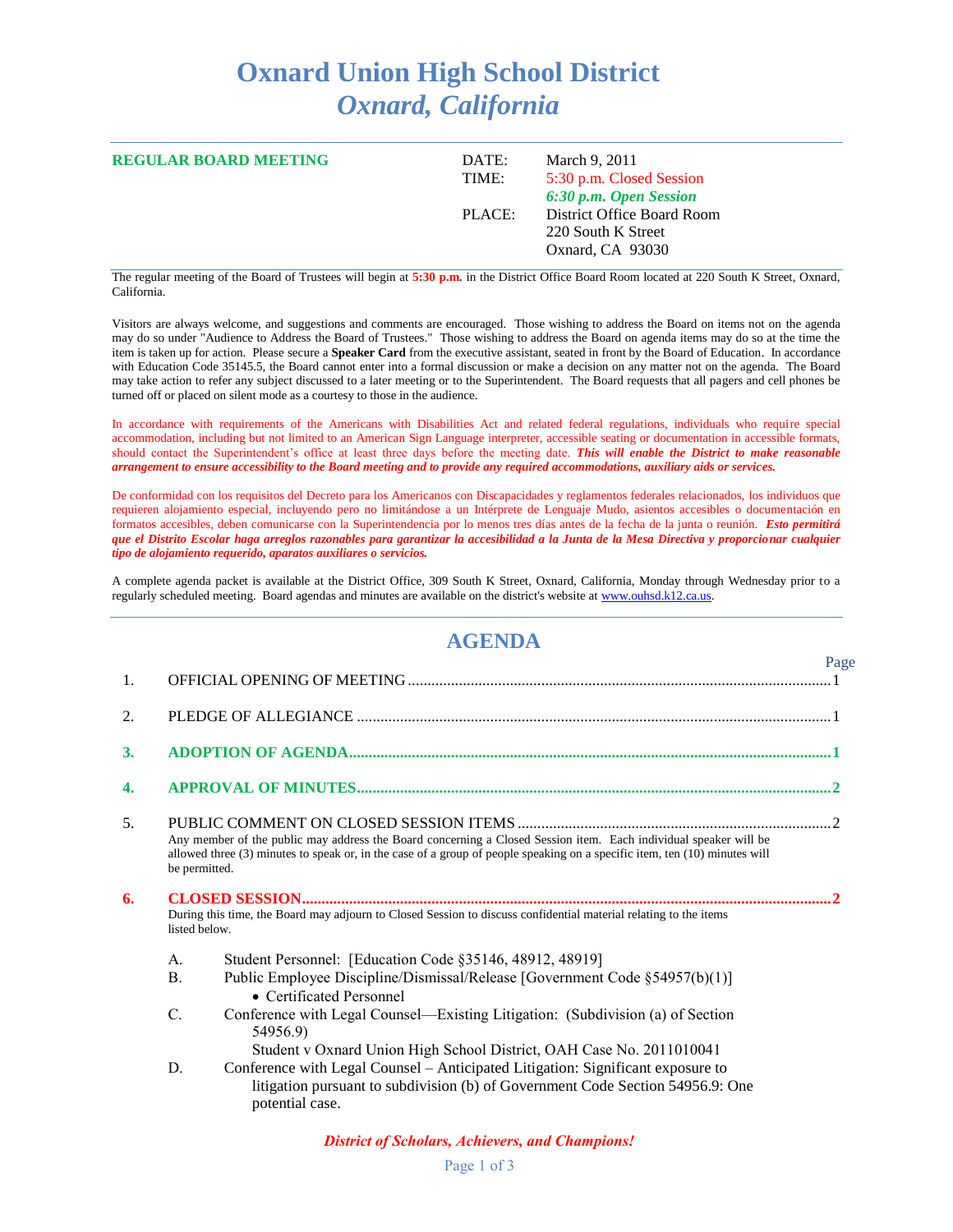Board Meeting Agenda

|     | March 9, 2011                                                                                                                                                                                                                                                                                                                                                                                                                                                                                                                                                    |                                                                                                                                                                             |      |
|-----|------------------------------------------------------------------------------------------------------------------------------------------------------------------------------------------------------------------------------------------------------------------------------------------------------------------------------------------------------------------------------------------------------------------------------------------------------------------------------------------------------------------------------------------------------------------|-----------------------------------------------------------------------------------------------------------------------------------------------------------------------------|------|
|     |                                                                                                                                                                                                                                                                                                                                                                                                                                                                                                                                                                  |                                                                                                                                                                             | Page |
| 6.  | <b>CLOSED SESSION - Continued</b><br>Public Employee Performance Evaluation [Government Code Section 54957(b)(1)]<br>Е.<br>Superintendent                                                                                                                                                                                                                                                                                                                                                                                                                        |                                                                                                                                                                             |      |
| 7.  |                                                                                                                                                                                                                                                                                                                                                                                                                                                                                                                                                                  | (Approximate time $-6:30$ p.m.)                                                                                                                                             |      |
| 8.  |                                                                                                                                                                                                                                                                                                                                                                                                                                                                                                                                                                  |                                                                                                                                                                             |      |
|     | Those persons wishing to address the Board may do so at this time by completing a Speaker Card, located on the back table,<br>and presenting it to the recording secretary. Please address your comments to the Board President. Individual presentations<br>are limited to three (3) minutes each, or in the case of a group of people speaking on a specific item, ten (10) minutes will be<br>permitted. Please refer to the complete text of Oxnard Union High School District Board Policy 910: Procedures for<br>Communicating with the Board of Trustees. |                                                                                                                                                                             |      |
| 9.  |                                                                                                                                                                                                                                                                                                                                                                                                                                                                                                                                                                  | <b>SUPERINTENDENT'S REPORTS:</b>                                                                                                                                            |      |
|     | А.                                                                                                                                                                                                                                                                                                                                                                                                                                                                                                                                                               | Special Report: Revised Administration Process for Tracking Students After Expulsion 3                                                                                      |      |
|     | <b>B.</b>                                                                                                                                                                                                                                                                                                                                                                                                                                                                                                                                                        |                                                                                                                                                                             |      |
|     | C.                                                                                                                                                                                                                                                                                                                                                                                                                                                                                                                                                               |                                                                                                                                                                             |      |
|     | D.                                                                                                                                                                                                                                                                                                                                                                                                                                                                                                                                                               | Board Update: Preparations for 2011/12 Budget, Timelines and Particular                                                                                                     |      |
|     | Ε.                                                                                                                                                                                                                                                                                                                                                                                                                                                                                                                                                               | Board Update: Meeting Date for Bond Oversight Committee Meeting, March 23, 2011,                                                                                            |      |
|     | F.                                                                                                                                                                                                                                                                                                                                                                                                                                                                                                                                                               | Board Update: Regarding Education Specifications Committee for an Academy and                                                                                               |      |
|     |                                                                                                                                                                                                                                                                                                                                                                                                                                                                                                                                                                  |                                                                                                                                                                             |      |
|     | G.                                                                                                                                                                                                                                                                                                                                                                                                                                                                                                                                                               |                                                                                                                                                                             |      |
| 10. |                                                                                                                                                                                                                                                                                                                                                                                                                                                                                                                                                                  | <b>CONSENT CALENDAR:</b>                                                                                                                                                    |      |
|     | A.                                                                                                                                                                                                                                                                                                                                                                                                                                                                                                                                                               | Consideration of Approval of Student Expulsion by Recommendation of the                                                                                                     |      |
|     | <b>B.</b>                                                                                                                                                                                                                                                                                                                                                                                                                                                                                                                                                        | Consideration of Approval of Student Expulsion by Voluntary Agreement of the School<br>Principal, the Student, and the Students' Parent/Guardian, as per Board Policy 5144, |      |
|     | C.                                                                                                                                                                                                                                                                                                                                                                                                                                                                                                                                                               |                                                                                                                                                                             |      |
|     | D.                                                                                                                                                                                                                                                                                                                                                                                                                                                                                                                                                               |                                                                                                                                                                             |      |
|     | Ε.                                                                                                                                                                                                                                                                                                                                                                                                                                                                                                                                                               | Consideration of Approval of Oxnard Adult School Proposed 2011-2012 and 2012-2013                                                                                           |      |
|     |                                                                                                                                                                                                                                                                                                                                                                                                                                                                                                                                                                  |                                                                                                                                                                             |      |
|     | F.                                                                                                                                                                                                                                                                                                                                                                                                                                                                                                                                                               | Consideration of Waiver of California High School Exit Exam (CAHSEE) Requirements                                                                                           |      |
|     | G.                                                                                                                                                                                                                                                                                                                                                                                                                                                                                                                                                               | Consideration of Memorandum of Understanding for Environmental Science Program at                                                                                           |      |
|     | Η.                                                                                                                                                                                                                                                                                                                                                                                                                                                                                                                                                               | Consideration of Memorandum of Understanding with Oxnard Police Department for                                                                                              |      |
|     | I.                                                                                                                                                                                                                                                                                                                                                                                                                                                                                                                                                               | Consideration of Approval of Agreement with Oxnard High School and Disney<br>Destinations, LLC dba Disney Youth Group Programs for Grad Night 2011                          |      |
|     | J.                                                                                                                                                                                                                                                                                                                                                                                                                                                                                                                                                               | Consideration of Approval of Agreement between Oxnard High School and Ventura                                                                                               |      |
|     | K.                                                                                                                                                                                                                                                                                                                                                                                                                                                                                                                                                               | Consideration of Approval of Agreement between Oxnard High School and Silverado                                                                                             |      |
|     | L.                                                                                                                                                                                                                                                                                                                                                                                                                                                                                                                                                               | Consideration of Approval of Ratification of Agreements for Adolfo Camarillo High                                                                                           |      |
|     | M.                                                                                                                                                                                                                                                                                                                                                                                                                                                                                                                                                               |                                                                                                                                                                             |      |
|     | N.                                                                                                                                                                                                                                                                                                                                                                                                                                                                                                                                                               | Consideration of Approval of Ratification of Agreements for Oxnard High School                                                                                              |      |
|     |                                                                                                                                                                                                                                                                                                                                                                                                                                                                                                                                                                  |                                                                                                                                                                             |      |

## *District of Scholars, Achievers, and Champions!*